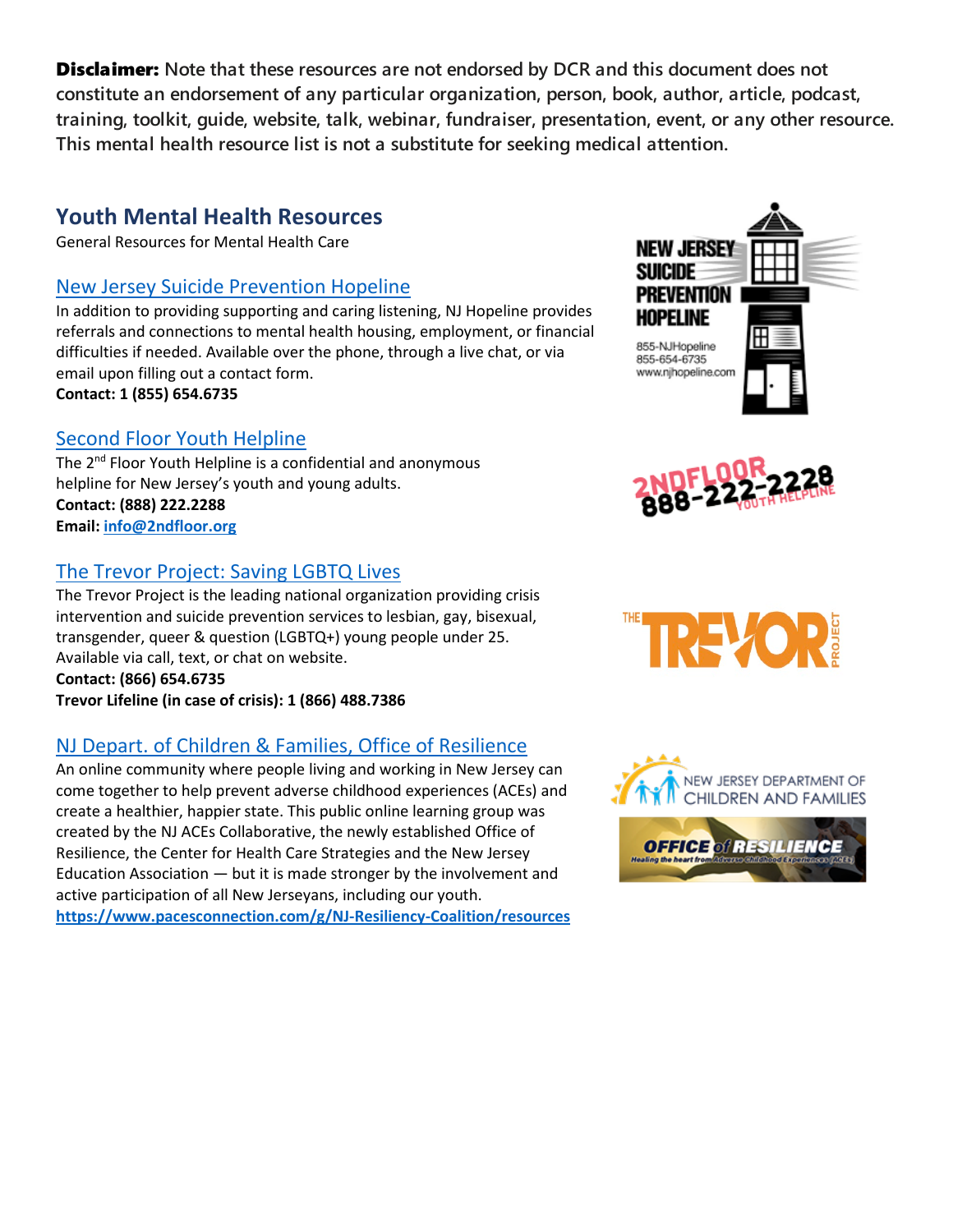# **Addiction Resources**

## [Alcoholics Anonymous](https://aa.org/)

Alcoholics Anonymous is a mutual aid program with the primary purpose of enabling its members to stay sober while helping other alcoholics achieve sobriety through a 12 Steps program. **Contact: (212) 870.3400**

**[Alcoholics Anonymous Online Support Groups](https://aa-intergroup.org/) Northern NJ [Alcoholics Anonymous \(NNJAA\)](https://www.nnjaa.org/) Contact: (908) 687.8566 or (800) 245.1377**

## [Al-Anon Family Groups](https://al-anon.org/al-anon-meetings/find-an-al-anon-meeting/)

Al-Anon Family Groups are mutual support groups of peers who share their experience in applying the Al-Anon principles to problems related to the effects of a problem drinker in their lives.

**Contact: 1 (888) 425.2666 Email[: wso@al-anon.org](mailto:wso@al-anon.org)**

#### [Alateen Meetings](https://al-anon.org/newcomers/teen-corner-alateen/)

Alateen Meetings are a peer support group for teens who are struggling with the effects of someone else's problem drinking. At Teen Corner, members come together to share experiences, strength, and hope with each other to find effective ways to cope with problems. **Contact: 1 (888) 425.2666 Email[: wso@al-anon.org](mailto:wso@al-anon.org)**

#### [Gamblers Anonymous](https://www.gamblersanonymous.org/ga/)

Gamblers Anonymous is a fellowship in which members share their experiences, strength, and hope with each other so that they may solve their common problem and help others to recover from a gambling problem.

**[Gamblers Anonymous Online Support Groups](https://area12ga.com/)**

**Contact: (626) 960.3500 Hotline: (855) 960.3599**

#### [Narcotics Anonymous](https://na.org/)

Narcotics Anonymous is a global, community-based organization with a multilingual and multicultural membership in which members for whom drugs had become a major problem can meet regularly in hopes of their own recovery and helping each other stay clean.

**Contact: (818) 773.9999 [Narcotics Anonymous Online Support Groups](https://virtual-na.org/meetings/) [Narcotics Anonymous in New Jersey](https://nanj.org/) Contact: (732) 933.0462 Hotline: (800) 992-0401** 







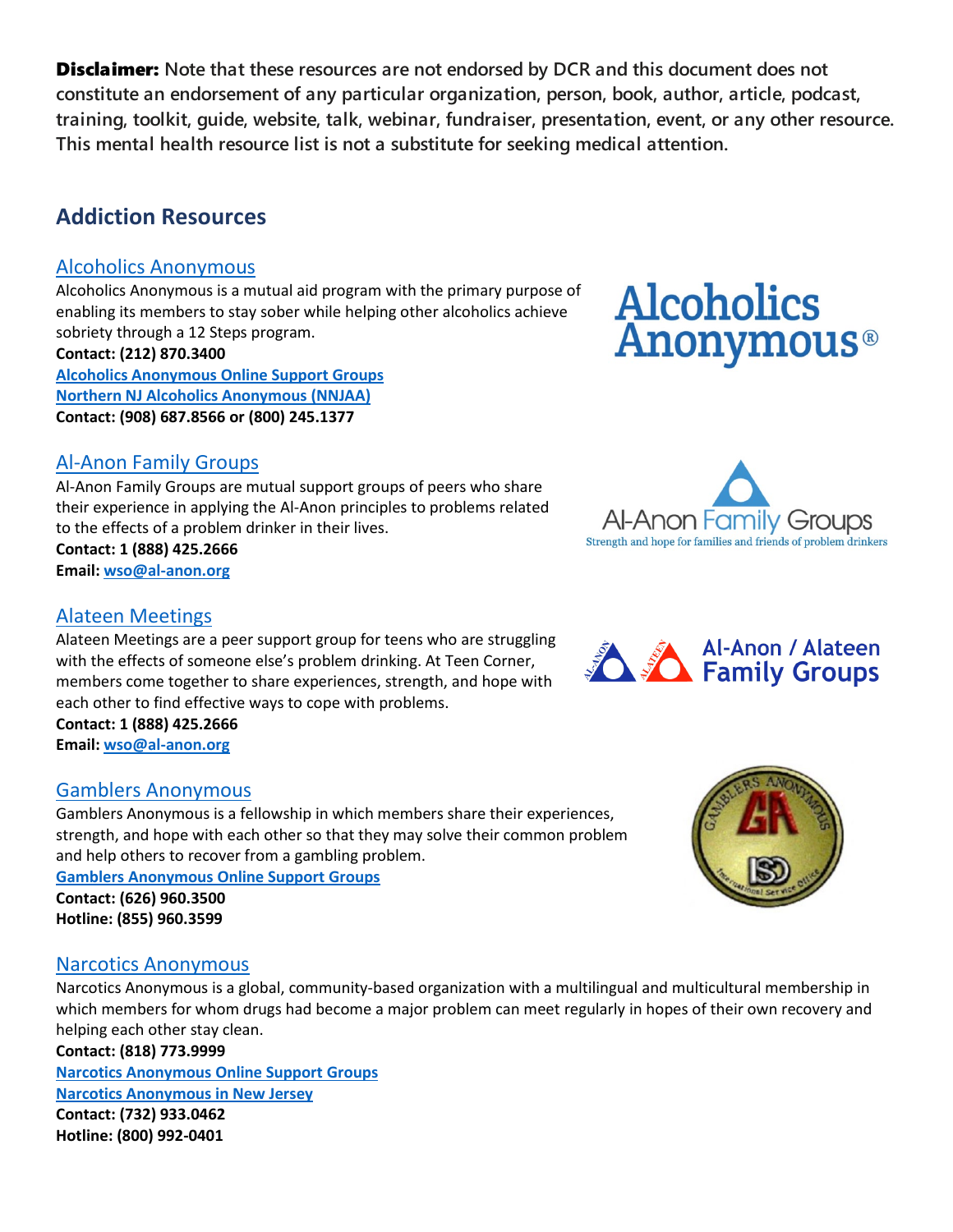## **Eating Disorder Resources**

#### [Overeaters Anonymous](https://oa.org/)

Overeaters Anonymous is a community of people who, through shared experience, strength, and hope, are recovering from unhealthy relationships with food and body image. **Contact: (505) 891-2664 [Overeaters Anonymous Online Support Groups](https://oa.org/find-a-meeting/?type=1)**

## [National Eating Disorders Association \(NEDA\)](https://www.nationaleatingdisorders.org/)

NEDA is a nonprofit organization dedicated to supporting individuals and families affected by eating disorders and that serves as a catalyst for prevention, cures, and access to quality care. **Contact: (800) 931.2237 For Crisis Situations: text "NEDA" to 741741 to be connected with a trained volunteer at Crisis Text Line Email[: info@nationaleatingdisorders.org](mailto:info@nationaleatingdisorders.org)**

## [National Association of Anorexia Nervosa](https://anad.org/)

#### [& Associated Disorders, Inc.](https://anad.org/)

ANAD is the leading nonprofit in the US that provides free peer support services to anyone struggling with an eating disorder, regardless of age, race, gender identity, sexual orientation, or background.

**Contact: (630) 577.1330 Email[: anadhelp@anad.org](mailto:anadhelp@anad.org)**

#### [Alliance for Eating Disorders Awareness](https://www.allianceforeatingdisorders.com/find-treatment/)

The Alliance for Eating Disorders Awareness is a national nonprofit organization dedicated to the outreach, education, early intervention, support, and advocacy for all eating disorders. **Contact: (866) 662.1235 Email:** [info@allianceforeatingdisorders.com](mailto:info@allianceforeatingdisorders.com)







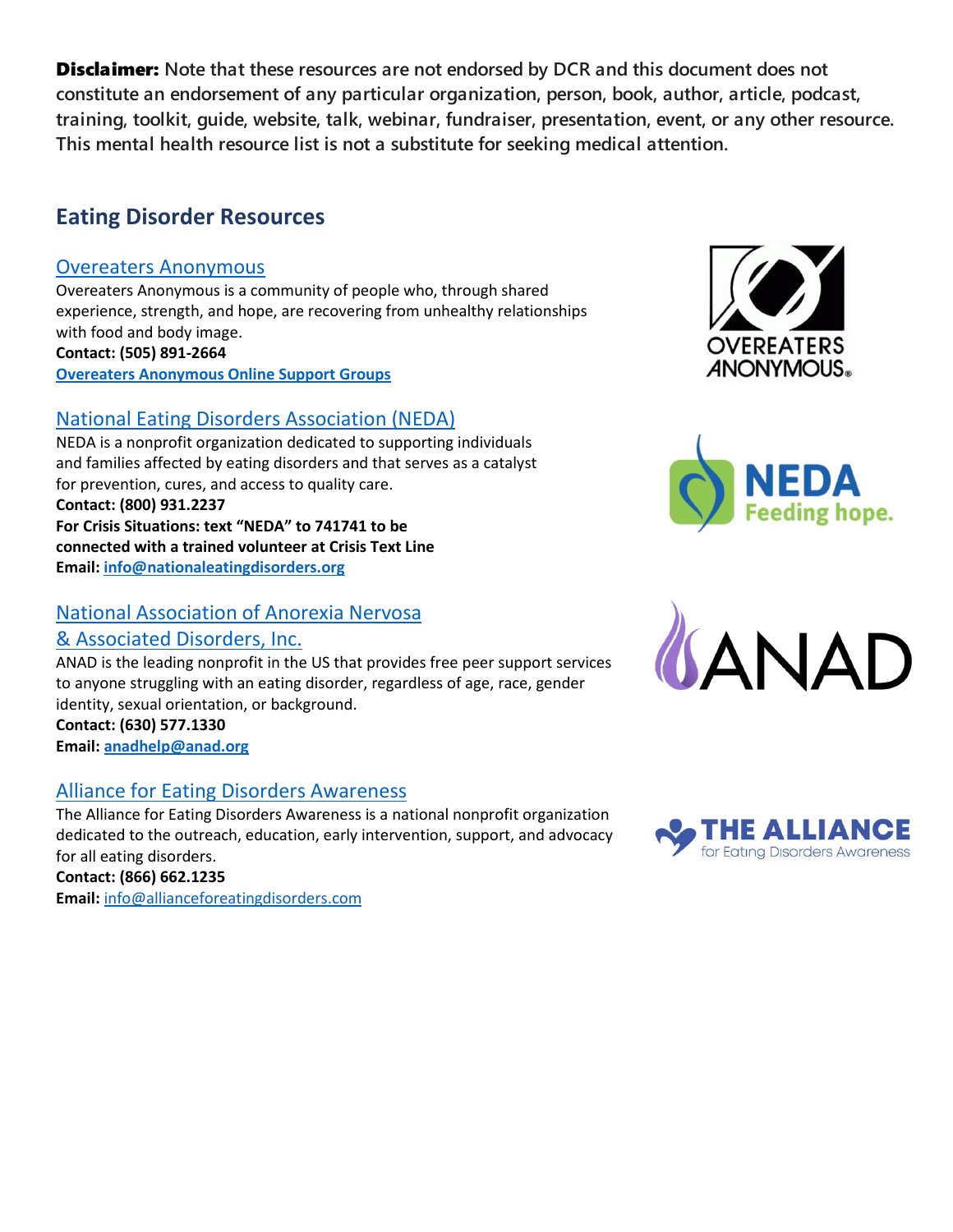# **Resources for the State of New Jersey**

## Center for Young [Women's](https://youngwomenshealth.org/contact-us/) Health

The Center for Young Women's Health website provides a series of guides on emotional health, including on test anxiety, depression, bullying, and eating disorders. **Contact: (617) 355.2994 Email[: cywh@childrens.harvard.edu](mailto:cywh@childrens.harvard.edu)**

## [Center](https://youngmenshealthsite.org/) for Young Men's Health

The Center for Young Men's Health website provides a series of guides on emotional health, including on test anxiety, depression, bullying, and eating disorders **Email[: ymh@childrens.harvard.edu](mailto:ymh@childrens.harvard.edu)**

## [HiTOPS Peer Leadership](https://www.hitops.org/sex-education-and-training/peer-leadership-program/)

HiTOPS works with an annual cohort of twenty high school juniors and seniors. Peer Leaders actively participate in leadership training; learn sexual health-related content; and design, develop and implement a diversity of youth-focused interventions around sexual health-related issues for youth throughout NJ. **Contact: (609) 683.5155**

**Email[: info@hiyops.org](mailto:info@hiyops.org)**

## [Mental Health Association in New Jersey, Inc.](https://www.mhanj.org/)

The Mental Health Association in New Jersey is a statewide nonprofit organization that strives for children and adults to achieve victory over mental health and substance use disorders through advocacy, education, training, and services. **Contact: (800) 367.8850** 

**Website:<https://www.mhanj.org/>**

**The Peer Recovery WarmLine: (877) 292.5588 NJ Connect for Recovery: (855) 652.3737**

# [National Alliance on Mental Illness New Jersey](https://www.naminj.org/online-support-groups/)

NAMI is the nation's largest grassroots mental health organization dedicated to educating, advocating, listening, and leading to improve the lives of people with mental illness and their loved ones **Contact: (732) 940.0991** 

**[NAMI New Jersey Online Support Groups](http://www.naminj.org/online-support-groups/)**





**M** Young Men's Health





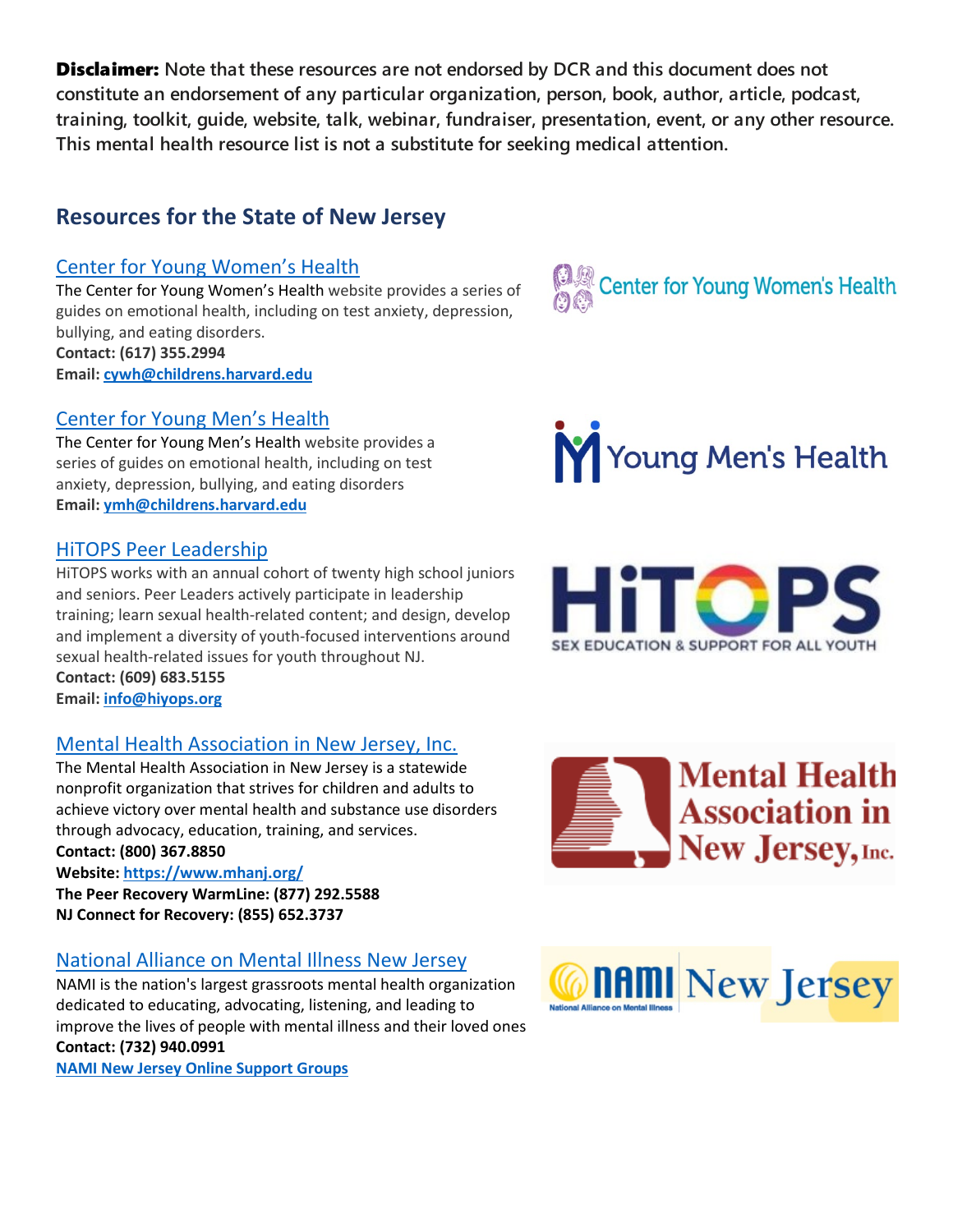## [National Domestic Violence Hotline](https://www.thehotline.org/)

The National Domestic Violence Hotline provides 24/7 access to resources and support specifically aimed at teen and young adult relationships. **Contact: 1 (800) 799.SAFE (7233) Text: START to 88788 Website:<https://www.thehotline.org/>**

#### [National Suicide Hotline](https://suicidepreventionlifeline.org/)

The National Suicide Hotline is a crisis center that provides immediate counseling at critical times and connects individuals to local services. **Contact: 1 (800) 273.8255**

#### [New Jersey 211](https://www.nj211.org/)

211 provides free, confidential, multilingual, and live assistance 24 hours a day to assist people who need help with basic needs like food, utilities, affordable housing, rental assistance, mental and physical health, substance use disorders, childcare, senior needs, legal assistance, and transportation.

**Contact: 2-1-1 Text: Zip Code to 898-211 Email[: info@nj211.org](mailto:info@nj211.org)**

#### [NJ Mental Health Cares](https://www.njmentalhealthcares.org/)

NJ Mental Health Cares is a New Jersey behavioral health information and referral service through which staff of behavioral care specialists use their experience and understanding of the behavioral health system to provide emotional support for mental concerns.

**Contact: (877) 294.4357**

## [rtor.org: Gateway to Mental Health Services](http://rtor.org/)

Rtor.org is a free online service that helps people with mental health concerns connect with expert treatment and services. Through the website, families and individuals can contact a Resource Specialist by phone or email for free personalized help with a problem, obtain information about best practices, or consult the Directory of Family-Endorsed providers for recommendations on vetted programs and practitioners. **Contact: (203) 724.9070** 

#### [TextTalkAct.com](https://texttalkact.com/services/)

TextTalkAct is a platform that uses text messaging as a form of communication with youth so as to make them feel more comfortable talking with each other. Paired with small group discussions, participants learn they are not alone and that there are ways to get help. The form on **[this page](https://texttalkact.com/contact/)** must be completed to get in touch. The program can be used for schools, NAMI chapters, or youth-serving organizations.











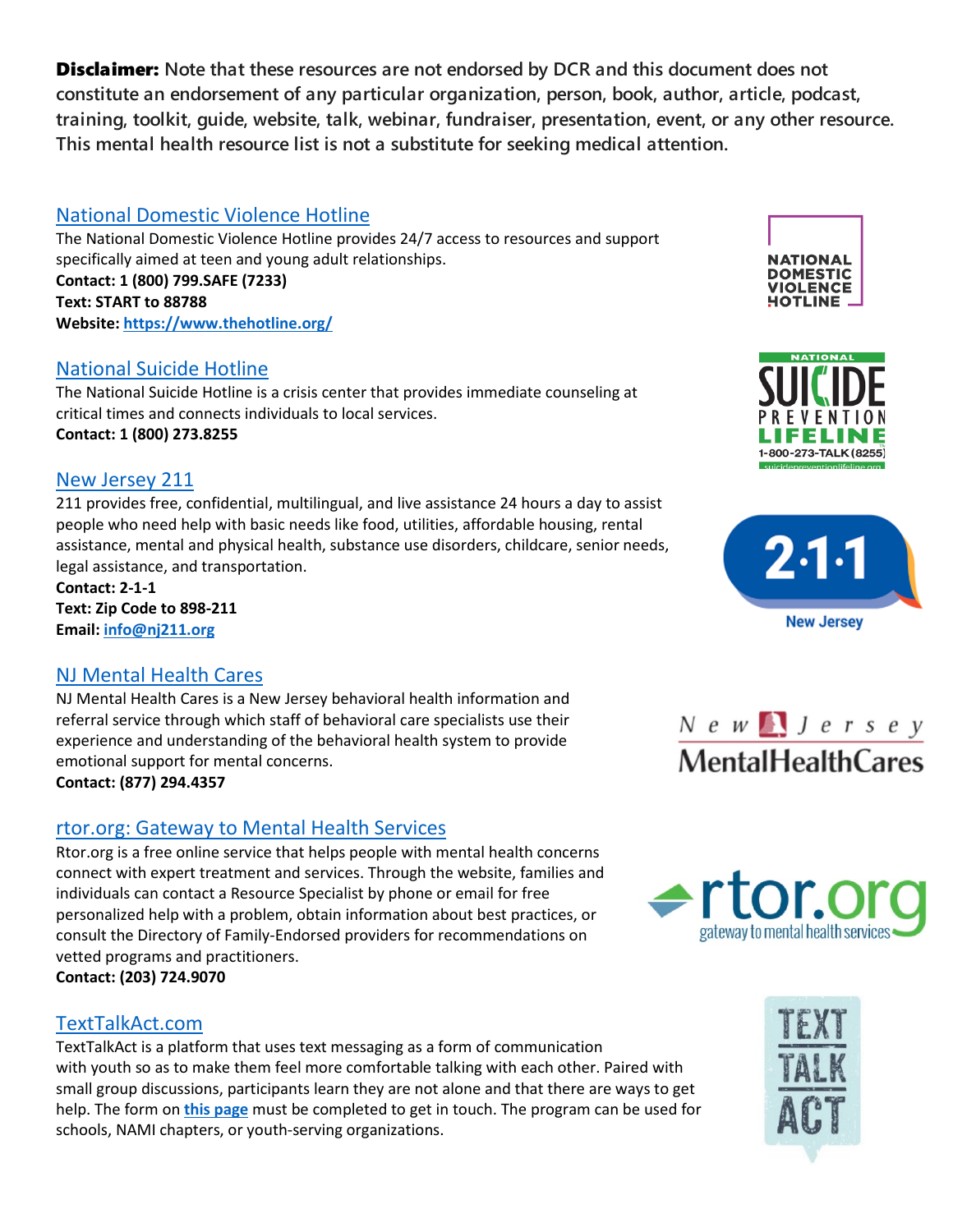[National Institute of Mental Health: Child &](https://www.nimh.nih.gov/health/topics/child-and-adolescent-mental-health/) Adolescent Mental Health

**Disclaimer:** Note that these resources are not endorsed by DCR and this document does not **constitute an endorsement of any particular organization, person, book, author, article, podcast, training, toolkit, guide, website, talk, webinar, fundraiser, presentation, event, or any other resource. This mental health resource list is not a substitute for seeking medical attention.**

#### [Womanspace.org](https://womanspace.org/)

Womanspace provides counseling services for any young person, woman, man, or family impacted by or experiencing domestic and sexual violence. **Contact: (609) 394.0136 24/7 Crisis Line: (609) 394.9000 For those who are hard of hearing, text: (609) 619.1888**

#### Go Ask [Alice!](https://goaskalice.columbia.edu/)

Geared at young adults, this question-and-answer website contains a large database of questions about a variety of concerns surrounding emotional health. Fill out this contact form to ask a question related to health surrounding alcohol and other drugs, emotional health, nutrition physical activity, general health, relationships, or sexual reproductive health.

#### [GirlsHealth.gov](https://www.girlshealth.gov/index.html)

The "Your Feelings" section of this website offers guidance to teenage girls on recognizing a mental health problem, getting help, and talking to parents. **Contact: (800) 994.9662**

#### JED [Foundation](https://www.jedfoundation.org/students-with-mental-troubles-on-rise/)

Promoting emotional health and prevent suicide among college students, the JED Foundation provides an online resource center for mental health concerns. **Contact: (212) 647.7544 Director of Public Relations: Manuela McDonough Media Email[: manuela@jedfoundation.org](mailto:manuela@jedfoundation.org)**

#### [ULifeline](http://www.ulifeline.org/)

ULifeline is an anonymous, confidential, online resource center public dialogue forum where college students can locate support on their campus and be comfortable searching for the information they need and want regarding emotional health.

**Contact: (212) 647.7544 Email[: ulifeline@jedfoundation.org](mailto:ulifeline@jedfoundation.org)**

#### Kelty Mental Health [Resource](https://keltymentalhealth.ca/medication-therapy/types-therapy) Center

The Kelty Health Resource Center has helpful reference sheets that list top websites, books, videos, toolkits and support for mental health disorders. **Local Phone: (604) 875.2094 Toll-Free Phone: 1 (800) 665.1822 Email[: keltycentre@cw.bc.ca](mailto:keltycentre@cw.bc.ca)** 



GO ASK







our online resource for college mental health

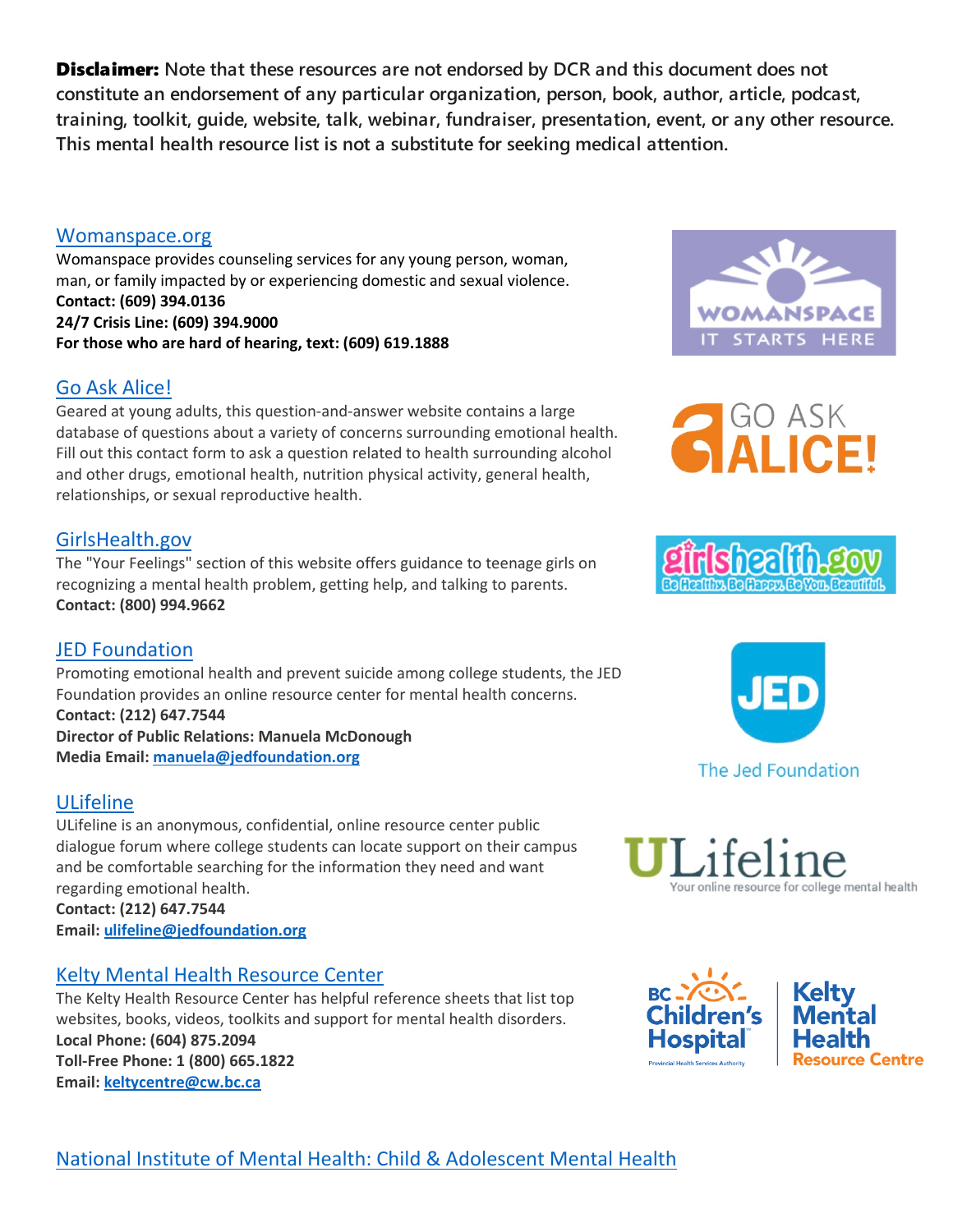A section of the National Institute of Mental Health's website which provides information on the mental health issues and concerns of childhood and adolescence. **Contact: 1 (866) 615.6464 Toll-Free Phone: 1 (866) 415.8051 Email[: nimhinfo@nih.gov](mailto:nimhinfo@nih.gov)**

# **Northern New Jersey Mental Health Resources**

## [CarePlus New Jersey Mental Health Care](https://careplusnj.org/requestappointment/)

CarePlus is a nonprofit organization that provides comprehensive, recoveryfocused integrated primary care, mental health care, and substance abuse rehabilitation services with outpatient services being offered on a voluntary outpatient basis to adults and children at a total of 49 sites.

Register **[online](https://careplusnj.org/requestappointment/)** or contact their Admissions Department if having difficulty. **Contact: (201) 986.5000**

**Crisis Helpline: (201) 262.HELP (4357)**

## [High Focus Centers](https://highfocuscenters.pyramidhealthcarepa.com/)

High Focus Centers have outpatient rehabilitation and mental health treatment programs for both adults and teens that offer services for teletherapy, substance abuse, trauma, psychological testing, disordered eating, and more. **Contact: (877) 721.2837**

## [Mental Health Association of Passaic County](http://www.mhapassaic.org/)

The mission of the MHAPC is to serve children, adults, and families affected by mental illness through support services, education, and advocacy. **Contact: (973) 478.4444**

## [Vantage Health Care System](https://vantagenj.org/)

Vantage Health Care System provides specialized programs and services, including evaluation, support groups, and counseling, for those struggling with addiction, illnesses, or other mental health concerns in outpatient settings. **Contact: (201) 567.0059**

**For Psychiatric Emergencies: (201) 262.4357 Email: info@vantagenj.org**

## [West Bergen Mental Health Care Facilities](https://westbergen.org/)

West Bergen Mental Healthcare is a comprehensive mental health center serving the residents of Bergen County and beyond that provides psychological treatment and supportive services. **Contact: (201) 688-7098**

# **Central New Jersey Resources**











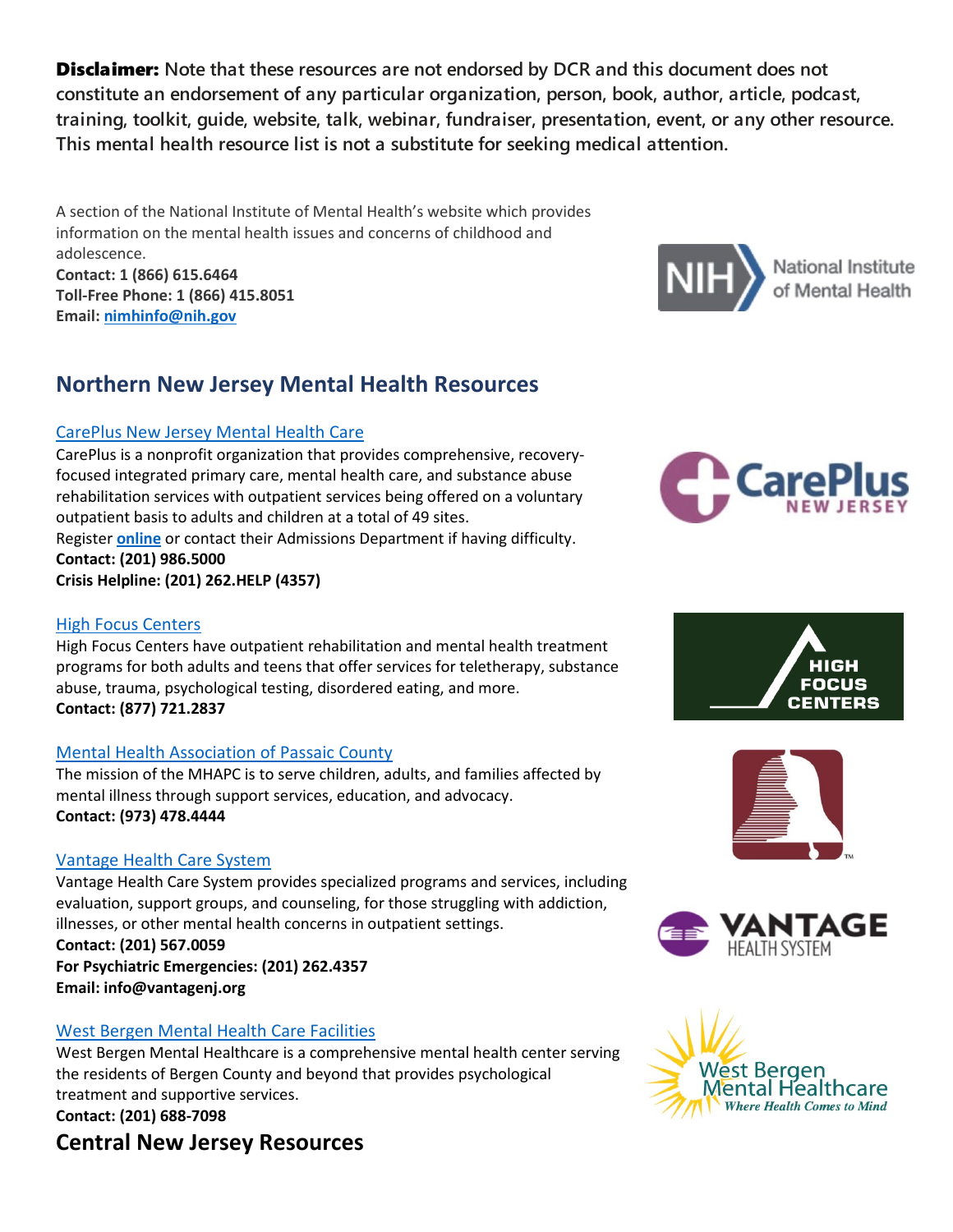#### [Good Grief](https://good-grief.org/)

Good Grief provides supportive groups and services for youth who have experienced the death of a loved one. **Contact: (908) 522.1999 [Online Contact Form Page](https://good-grief.org/contact/)**

#### Henry [J. Austin Health Center](https://henryjaustin.org/)

The Henry J. Austin Health Center provides a variety of health services for children and adolescents. See their website for more information. **Contact: (609) 278.5900 Email[: info@henryjaustin.org](mailto:info@henryjaustin.org)**

#### [New Jersey Hope and Healing](https://www.mhanj.org/njhope/)

The mission of New Jersey Hope and Healing is to assist individuals and communities in recovering from effects of natural and human-caused disasters through community-based outreach and psycho-educational services. **Contact: (866) 202.HELP (4357) For free emotional support from trained staff: Text "NJHOPE" to 51684 Email[: info@mhanj.org](mailto:info@mhanj.org)**

[PEI Kids](https://peikids.org/)

PEI Kids extends resources for youth of any gender who have been sexually abused in the greater Mercer County region. **Contact: (609) 695.3739 Email[: information@peikids.org](mailto:information@peikids.org)**







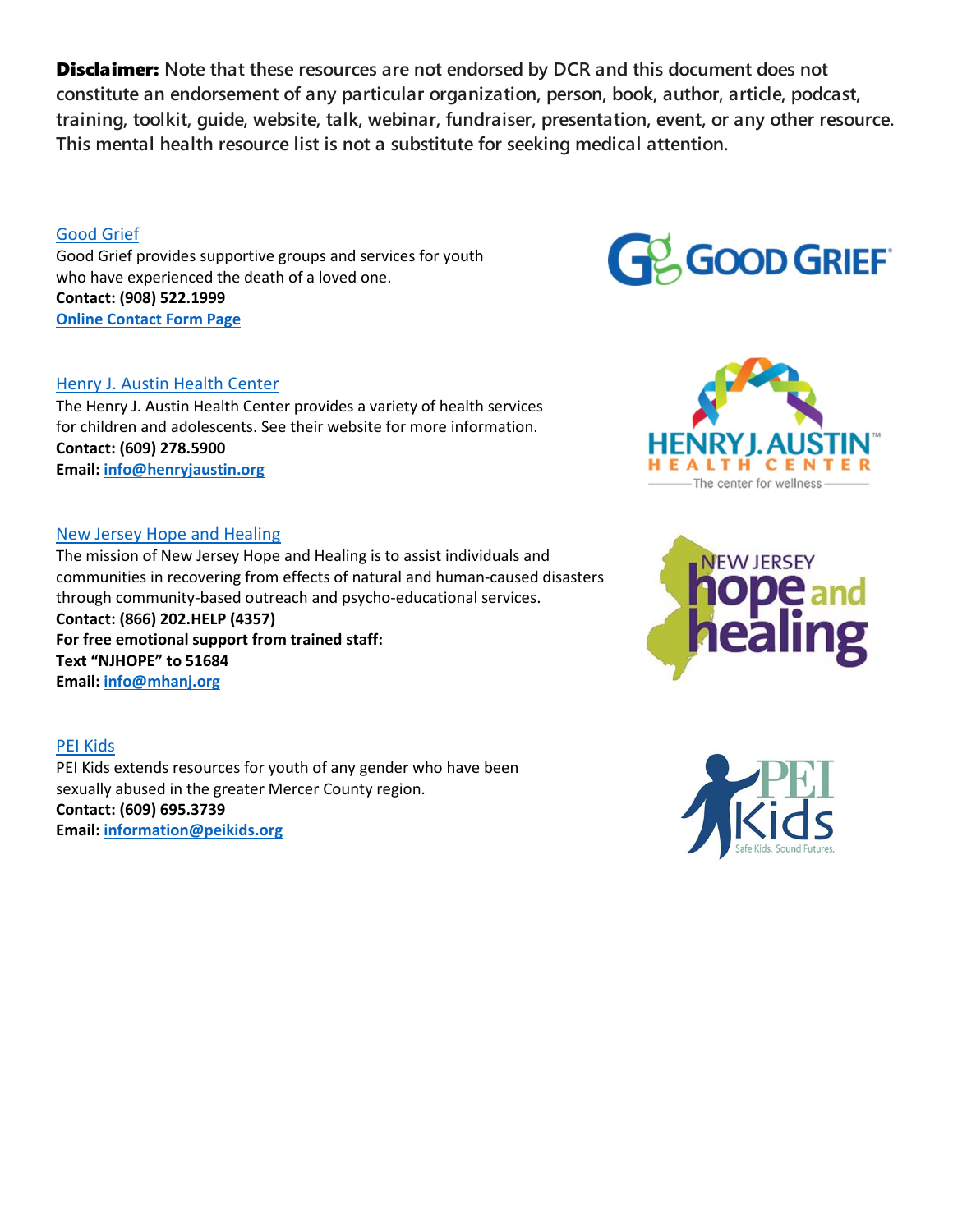## **Southern New Jersey Resources**

#### [South Jersey Behavioral Health Resources](https://www.sjbhr.org/PublicPages/Home.aspx)

South Jersey Behavioral Health Resources provides behavioral health services to adults, children, and families, including residential, outpatient, intensive outpatient, adult partial care, and homelessness services. Contact: (800) 220.8081 **Crisis Diversion Programs**



*Crisis Diversion programs focus on assisting individuals in identifying and obtaining treatment goals, and providing support and linkages to the services than an individual needs to stay in their own environment and in the community.* 

#### [Ocean Mental Health Services](http://oceanmhs.org/)

687 Route 9 Bayville, NJ 08721 **Contact: (732) 269.4849 or (732) 575.1111 Email[: access@oceanmhs.org](mailto:access@oceanmhs.org)**

[Collaborative Support Program of NJ](https://cspnj.org/) 11 Spring St Freehold, NJ 07728 **Contact: (732) 354.4403 or (7320 780.1175**